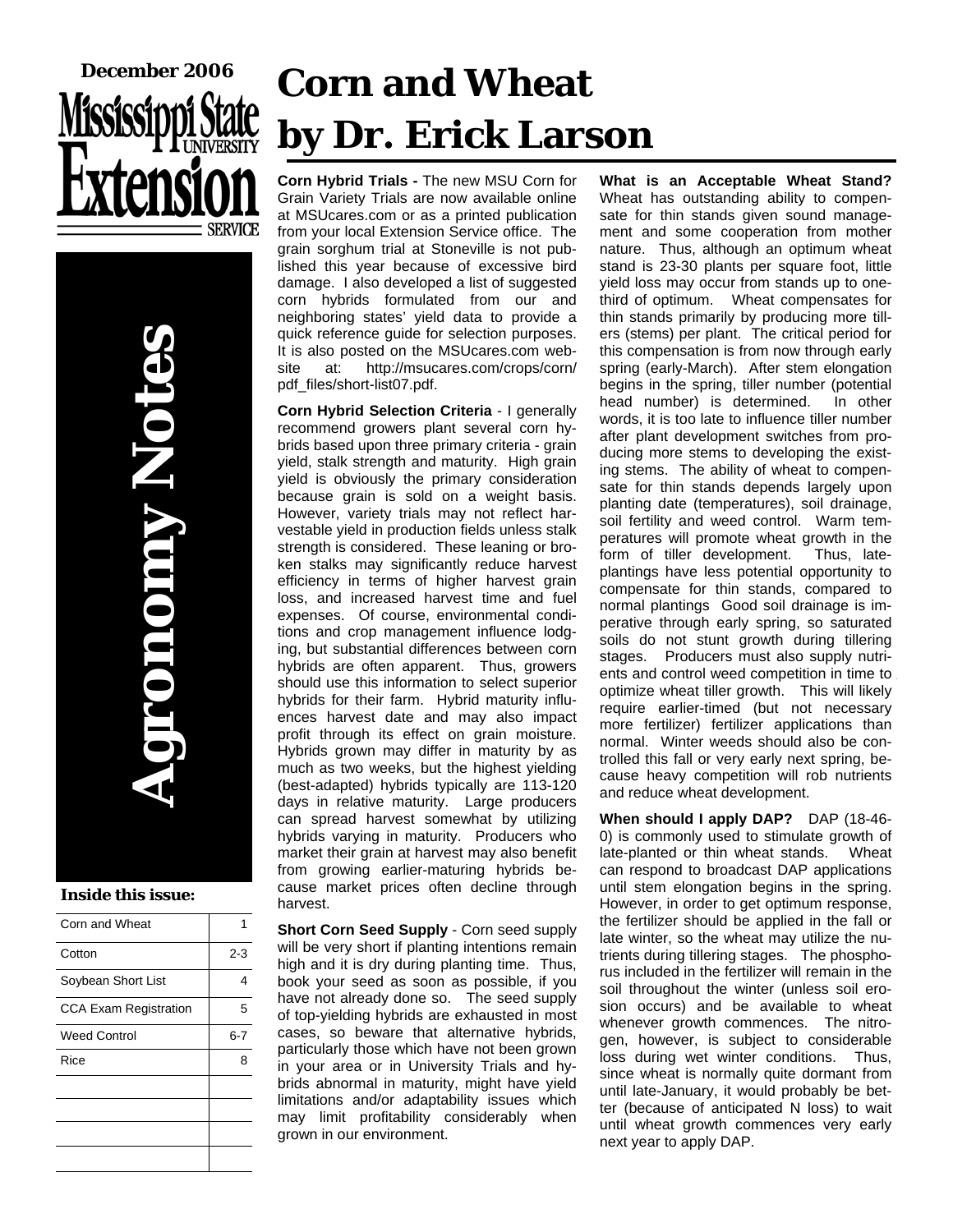## **Cotton by Dr. Tom Barber**

**Flex Cotton** -The number one topic of discussion lately has revolved around Flex cotton, which varieties yield and will they compete with the standards. This year like the past two, DPL 555 BGRR was planted on over 30% of the acres. DPL 445 BGRR came in second at 15% and DPL 444 BGRR was close behind on 13% of Mississippi cotton acres. ST 5599 BR dropped from 25% planted acres to below 10% this season. These 4 varieties accounted for close to 60% of all cotton acres in Mississippi in 2006. Flex cotton was on approximately 8.5% of cotton acres in 2006, with DPL 164 B2RF being the most popular Flex variety planted. What will be the hot variety in 2007? After looking at some preliminary data; the standards are still very appealing. The question is what system are you looking for and which one will help reduce the overall cost of production and hopefully increase profitability. This is a difficult question to ask because the answer may be, and probably is different for each producer. At the beginning of the 2006 season growers made comments such as "Flex will have to yield with DPL 555 BGRR before I plant it". The comment has recently changed to "Flex cotton will have to yield", which seems to lower the bar a little. Will the Flex yield? Mississippi State University now has 2 years of data to sort through in order to answer that question. This year we also started a Cotton Variety Demonstration Program at 8 locations throughout the State to aid in answering that question as well. As I sift through the preliminary yield trial data from the Mississippi OVT's and the County Trials several things become apparent. The first observation is that the standards that we have planted continue to do well and in my opinion the Flex varieties have not performed as consistently well as the standards have. However, after two years of data I believe that some Flex varieties have proven themselves competitive in yield and quality. The Flex varieties that appear to be floating to the top are (in alphabetical order) DPL 117 B2RF, DPL 143 B2RF, DPL 164 B2RF, PHY 485 WRF and ST 4554 B2RF. These Flex varieties in all my observations are agronomically sound. There doesn't appear to be any problems with growth characteristics or fruiting. However there are some very-apparent differences in growth habits with some of these varieties compared to what you may be used to. One advantage I do see while shuffling through all the yield data is the fiber quality. The fiber quality of the newer Flex varieties seems to be much better than what we have been used to with the standards. You never really learn about a variety until it has been planted over several hundred thousand acres, however at first glance it appears that the Flex cotton may be worth more per pound than our standards. Hopefully this trend will continue.

**Branded Varieties** - One thing to be mindful of when selecting Flex cotton varieties for 2007 is to spread risk by utilizing varieties with different maturities. This is the same recommendation the Mississippi State University Extension Service has made for years. However, with Flex cotton the situation is a little different. Several different seed companies will be selling the same germplasm under different brands. Therefore, essentially the variety will be the same but the brand will be different. According to the Mississippi Seed Law, the variety number must be printed clearly on the bag as well as the brand. Keep in mind the variety number may be printed in small letters which could easily be missed. Table 1 (on the following page) contains variety numbers and corresponding brands that represent the same variety. The biggest issue here is that a grower may think that he/she is spreading risk by planting a different brand, when actually the same germplasm may be planted across the whole farm. The following is a list of known varieties and corresponding brand names. Keep in mind there may be more that are not listed in this table. Always remember to refer to the label on the bag if you are concerned that two brands may be the same variety.

**Yield Variance of Brands?** Can two brand name cultivars that are the same variety yield differently? Yes, there could be differences in yield based on seed quality resulting from seed production, storage and handling. It all starts with the seed, so if seed quality from one brand is better than another of the same variety then the higher quality seed will most likely be more vigorous, have a better root system, thus leading towards higher yield potential. As always be cautious when choosing new varieties. Utilize data from all possible sources including university trials, on farm experience and industry trials. The varieties that perform well in all trials over all locations will be more consistent and less likely to fall on their face when you plant them on your farm.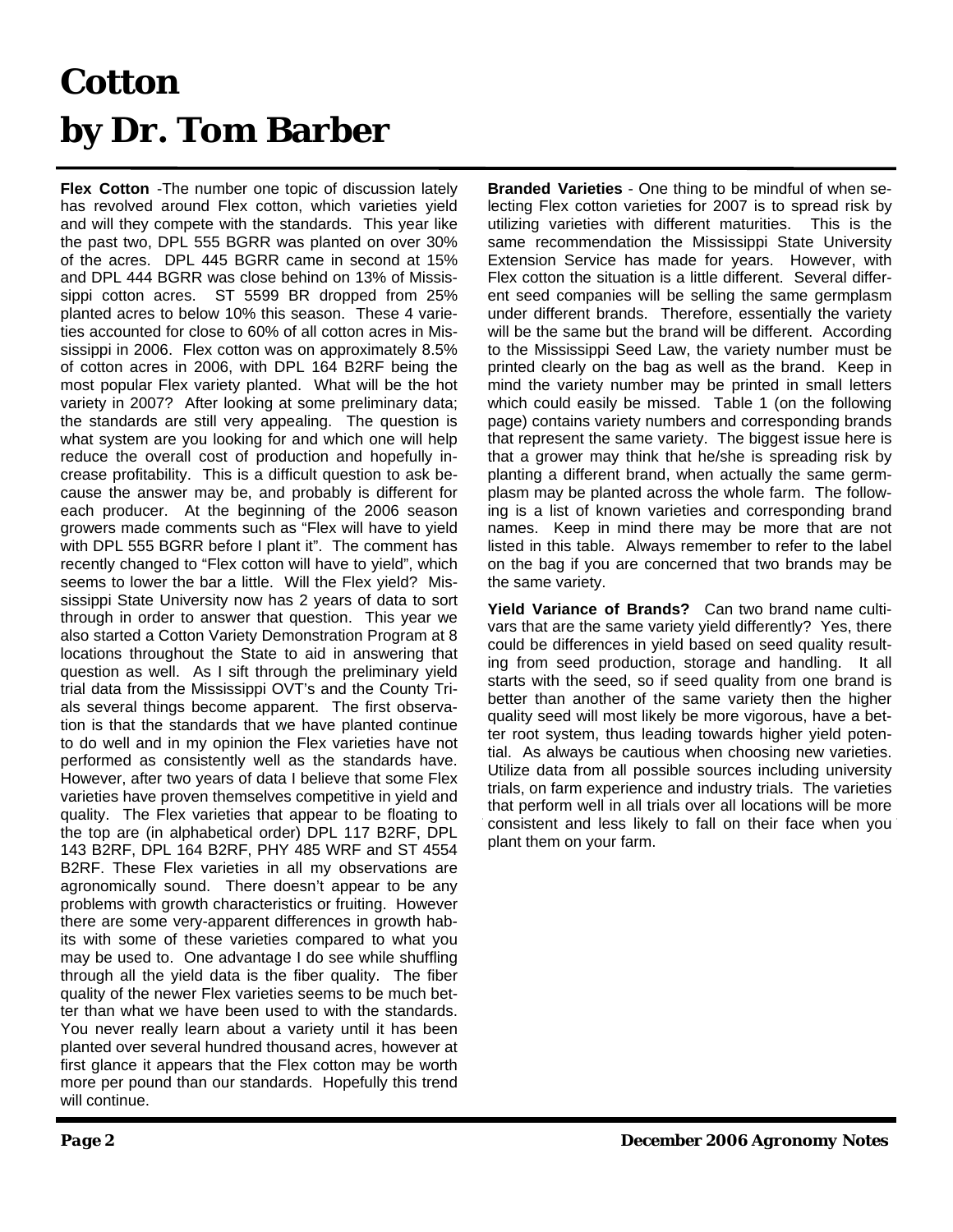**Table 1. Cotton varieties sold as different brands.** 

| <b>Variety Number</b>    | <b>Brand Name</b>         |  |
|--------------------------|---------------------------|--|
| <b>Variety - 450001G</b> | <b>CG 4020 B2RF</b>       |  |
|                          | <b>BW 4630 B2RF</b>       |  |
|                          | <b>ST 4357 B2RF</b>       |  |
|                          | <b>AMERICOT 1532 B2RF</b> |  |
| <b>Variety -010001G</b>  | <b>DG 2215 B2RF</b>       |  |
|                          | NexGen 3273 B2RF          |  |
|                          | <b>BW 4021 B2RF</b>       |  |
|                          | <b>AMERICOT 1521 B2RF</b> |  |
|                          |                           |  |
| <b>Variety -370001G</b>  | <b>DG 2100 B2RF</b>       |  |
|                          | <b>CG 3020 B2RF</b>       |  |
|                          | <b>BW 3255 B2RF</b>       |  |
|                          | <b>AMERICOT 1504 B2RF</b> |  |
| <b>Variety -530001G</b>  | <b>CG 3520 B2RF</b>       |  |
|                          | <b>ST4700 B2RF</b>        |  |
|                          | <b>DG2242 B2RF</b>        |  |
| <b>Variety -170001G</b>  | <b>ST 5007 B2RF</b>       |  |
|                          | <b>AMERICOT 1622 B2RF</b> |  |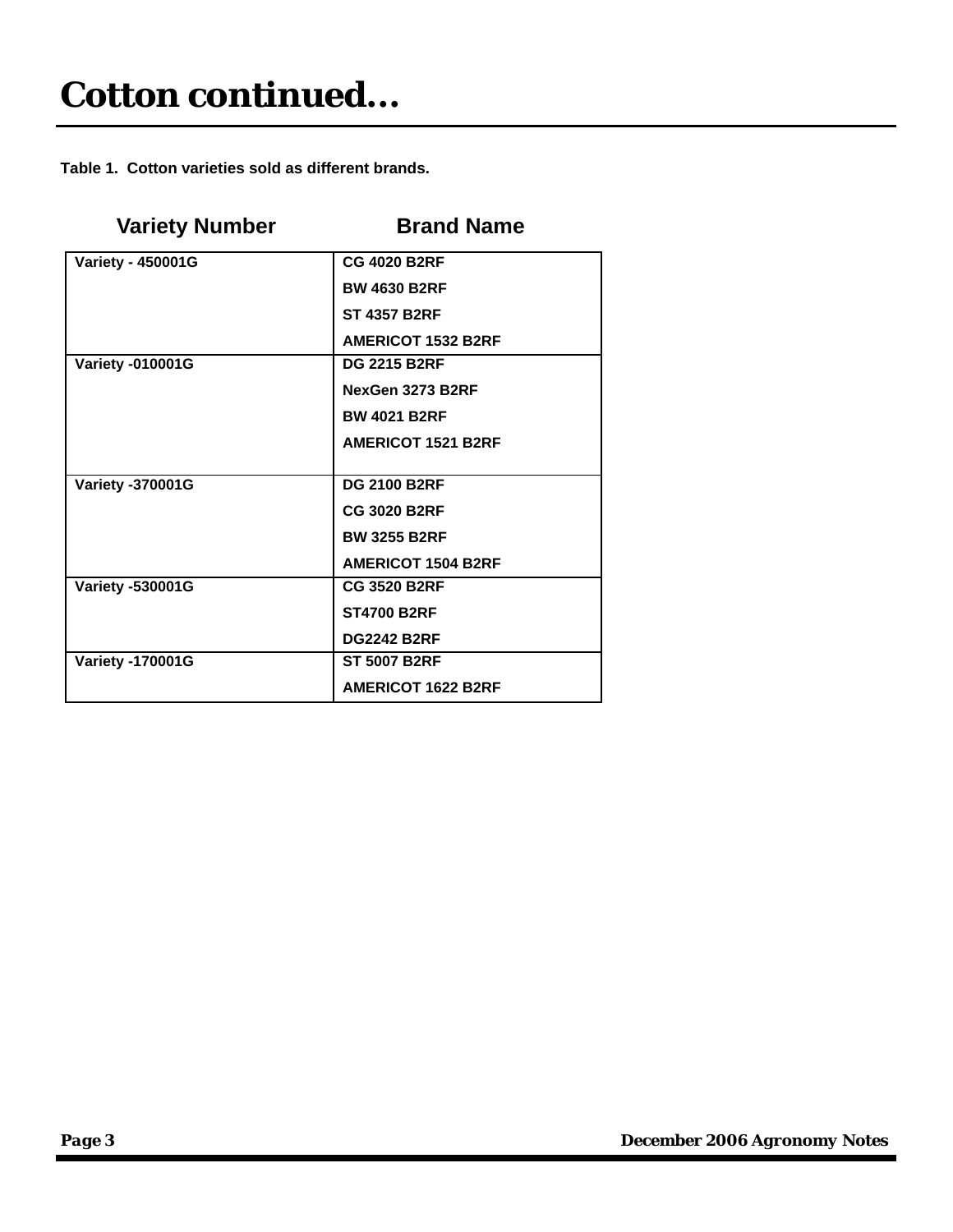| <b>2007 MSU SOYBEAN VARIETY SHORT LIST</b>        |                                                             |                                                      |                                              |                                                                                                                                            |                                                                                                                                                                                                                                                       |  |
|---------------------------------------------------|-------------------------------------------------------------|------------------------------------------------------|----------------------------------------------|--------------------------------------------------------------------------------------------------------------------------------------------|-------------------------------------------------------------------------------------------------------------------------------------------------------------------------------------------------------------------------------------------------------|--|
| <b>RR Maturity Group III's</b>                    |                                                             |                                                      |                                              |                                                                                                                                            |                                                                                                                                                                                                                                                       |  |
| Asgrow 3905                                       | Progeny 3900                                                | Morsoy 3883                                          | Asgrow 3906                                  | Delta King 3964                                                                                                                            |                                                                                                                                                                                                                                                       |  |
| <b>Conventional Group IV's</b>                    |                                                             |                                                      |                                              |                                                                                                                                            |                                                                                                                                                                                                                                                       |  |
| <b>DPL 4748S</b>                                  | Stoddard*                                                   | <b>HBK C4926*</b>                                    |                                              |                                                                                                                                            |                                                                                                                                                                                                                                                       |  |
| <b>RR Maturity Group IV's (EARLY)</b>             |                                                             |                                                      |                                              |                                                                                                                                            |                                                                                                                                                                                                                                                       |  |
| Delta King 4667<br>Asgrow 4403<br>Vigoro V47n6RR* | <b>GARST 4612</b><br>Delta King 4661<br>Asgrow 4703         | Terral 46R15<br>Morsoy 4665*                         | Delta Grow 4660<br>DPL 4546                  | DeKalb 46-51<br>Armor GP-454                                                                                                               | Progeny 4401<br>USG 7466*                                                                                                                                                                                                                             |  |
| <b>RR Maturity Group IV's (LATE)</b>              |                                                             |                                                      |                                              |                                                                                                                                            |                                                                                                                                                                                                                                                       |  |
| Progeny 4949<br>Terral 49R17<br>DPL 4919*         | Delta King 4866<br>Asgrow 4903<br>Dyna-Gro 35Z49            | <b>Garst 4999</b><br>Delta Grow 4970<br>Morsoy 4914* | Pioneer 94B73<br>Morsoy 4993<br>Morsoy 4955* | Hornbeck 4924<br>AgVenture 50D2N<br>Vigoro 49N6*                                                                                           | Schilinger RC 495<br>Delta King 4967<br>USG 7494*                                                                                                                                                                                                     |  |
| <b>Conventional Maturity Group V's (EARLY)</b>    |                                                             |                                                      |                                              |                                                                                                                                            |                                                                                                                                                                                                                                                       |  |
| DPL 5110                                          | Hornbeck C5025*                                             | USG 5002T*                                           | Jake*                                        | Hutcheson                                                                                                                                  |                                                                                                                                                                                                                                                       |  |
| <b>Conventional Maturity Group V's (LATE)</b>     |                                                             |                                                      |                                              |                                                                                                                                            |                                                                                                                                                                                                                                                       |  |
| Delta King 5870*                                  | Hornbeck C5894*                                             |                                                      |                                              |                                                                                                                                            |                                                                                                                                                                                                                                                       |  |
| <b>RR Maturity Group V's (EARLY)</b>              |                                                             |                                                      |                                              |                                                                                                                                            |                                                                                                                                                                                                                                                       |  |
| Delta King 5066<br>Terral 55R15<br>Armor GP-513   | Pioneer 95B43<br>Dyna-Gro 33B52<br>NK S56-D7*               | FFR 5663<br>Progeny 5115<br>Delta Grow 5160          | DPL 5634<br>Delta King 5366                  | Hornbeck 5525<br>Asgrow 5702                                                                                                               | DPL 5115<br>Delta King 5161                                                                                                                                                                                                                           |  |
| <b>RR Maturity Group V's (LATE)</b>               |                                                             |                                                      |                                              |                                                                                                                                            |                                                                                                                                                                                                                                                       |  |
| <b>DPL 5808</b>                                   | Hornbeck 5924                                               | Asgrow 5905                                          | Hornbeck 5825                                | Dyna-Gro 36N57                                                                                                                             | AgVenture 57D7                                                                                                                                                                                                                                        |  |
|                                                   | based upon the Mississippi State University Variety trials. |                                                      |                                              | Copyright 2006 by Mississippi State University. All rights reserved. This publication may be copied and distributed without alteration for | * Indicates that the variety was selected with minimal knowledge of field perfomance but has an excellent yield potential<br>**Based upon yield perfomance, field observations, and ability to perform consistently over many different environments. |  |

Mississippi State University does not discriminate on the base of race, color, religion, national origin, sex, age, disability, or veteran status.

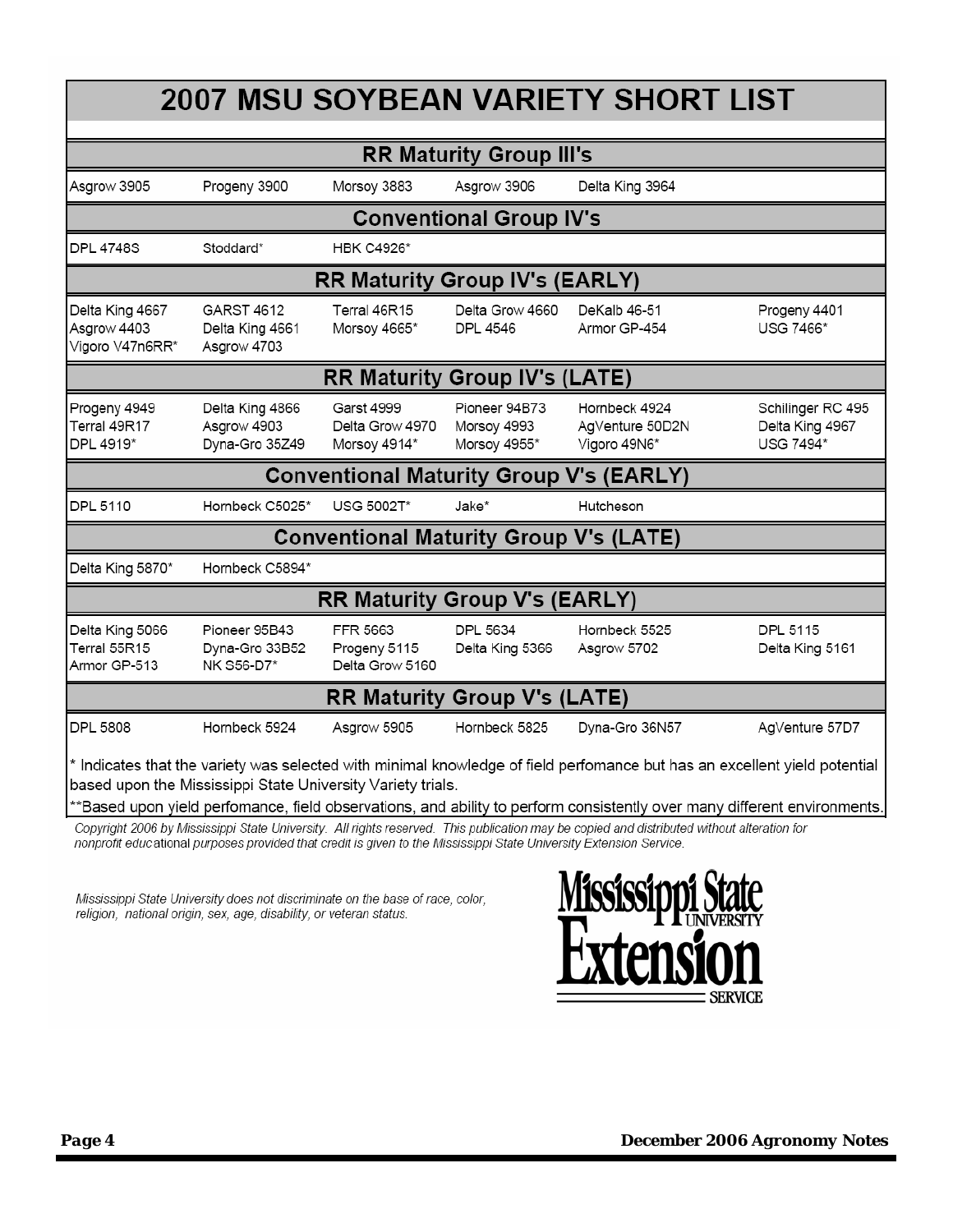# **Register Now for the 2007 CCA Exam! by Dr. Larry Oldham**

The deadline to register for the February 2, 2007 CCA Exams is December 15, 2006. This is a "firm" deadline, be sure and register now!

The deadline to register for the Certified Crop Adviser International and regional exams is December 15, 2006: NO EXCEPTIONS!

The exams which cover four major competency areas: nutrient management, soil and water management, integrated pest management and crop management, will be administered February 2, 2007 at the Bost Extension Center on the MSU campus.

The Mississippi exam is administered in cooperation with Arkansas. Registration is available on-line at: http://www.agronomy.org/cca/exam\_registration.html. Arkansas/Mississippi and International Performance Objectives (what you're supposed to know about) are available either from the ICCA or Tammy Scott, MSU Extension Plant and Soil Sciences Staff Assistant.

An excellent study aide for the International Exam is available for \$40 at http://www.ppi-ppic.org/ecatalog/MANUALS/50-1000/cca.HTM from what is now the International Plant Nutrition Instiitute, formerly the Potash and Phosphate Institute.

Preparing for the Arkansas/Mississippi exam means learning and applying what goes on in producing agronomic crops in these two states. In Mississippi, just about everything that used to be in the Extension Service Agronomy Handbook is now available on MSUcares.com, particularly in the Crops and Insect/Plant Disease/Pesticides sections on the left of the webpage, or by searching the Publications section on the right side. Similar information for Arkansas is available at: http://www.aragriculture.org/.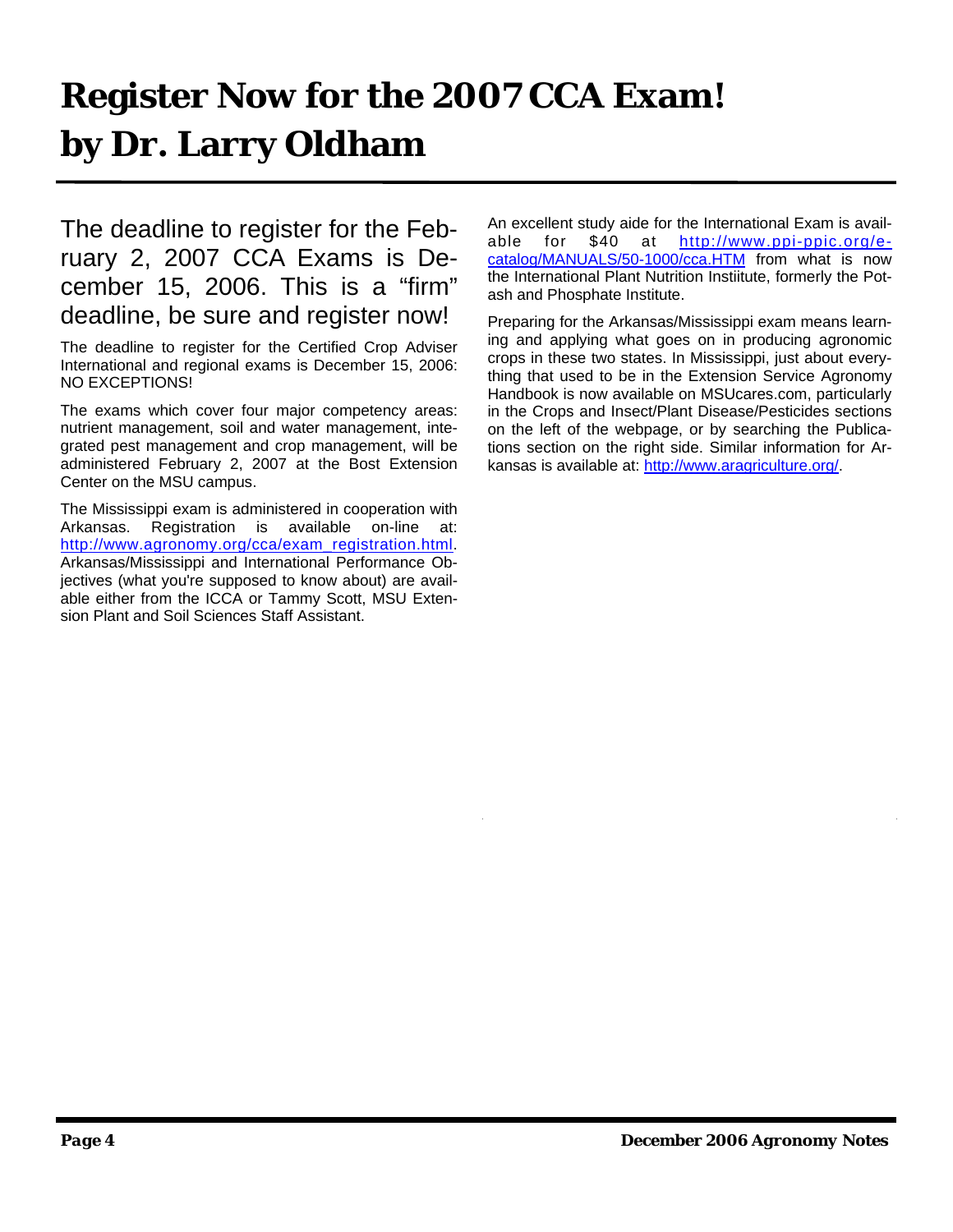# **Benghal dayflower found in Mississippi fields by Dr. John Byrd**

Another invasive, exotic weed has been located in southern Mississippi. Benghal dayflower, also known as tropical spiderwort, has been identified in six cotton and four peanut fields in George and Jackson counties. It has also been found in one field of ryegrass. A warm season relative of common dayflower, Benghal dayflower can be annual or perennial, depending on growing conditions. It can be separated from other dayflowers by several characteristics: 1) red hairs at the base of the leaf sheath (picture 1); leaves are significantly wider than most other dayflowers resulting in a leaf width to length ratio close to 1:2; 3) underground flowers and fruit (picture 2). It is the only dayflower that occurs in Mississippi that produces underground fruit.

Cotton and peanut producers in south Georgia and north Florida have been fighting Benghal dayflower for several years. It appears to be a more significant pest issue in cotton and peanut cropping systems than in other crops (picture 3). It also appears to be a more serious threat in cotton cropping systems where herbicides with no soil residual activity are used. My analysis of the problem is similar to the days sicklepod was the main weedy pest of soybean: No herbicide with outstanding activity, a long germination period, high germination rates all combined to make sicklepod a difficult weed to manage. In the case of Benghal dayflower, there are herbicides with good activity, but the residual activity of these herbicides does not persist the entire cropping season. Combine that with seed germination over a long period of time results in a significant weed problem. Sequential applications may be necessary to provide control the entire season. Since this plant has been a problem in Georgia for several years, weed scientists have been looking for management options. Based on the research of Drs. Stanley Culpepper and Eric Prostko at the University of Georgia and Dr. Ted Webster with USDA, s-metolachlor (Dual Magnum) provides excellent residual control of Benghal dayflower. Herbicides with similar modes of action, such as Lasso and Outlook provided good control, but provide the length of control compared to Dual Magnum. Dual Magnum can be used in both cotton and peanut, so appears to be a likely solution. However, producers often fail to treat field perimeters, so Benghal dayflower populations may be more prevalent around field borders than in the field. Other herbicides that provide good control of emerged, small, actively growing Benghal dayflower include MSMA and 2,4-D. Control of Benghal dayflower with glyphosate alone was acceptable when applied to small dayflower and growing conditions were ideal, but under poor growing conditions, control with glyphosate was poor. While Cotoran and Command provided acceptable control up to 45 days after treatment, beyond that period control dropped below acceptable levels. UGA Extension recommends Cotoran plus MSMA as a suitable treatment directed on cotton 3 inches or more tall. Tankmixing Aim, Valor, Caparol, or Direx with MSMA or glyphosate also improved control over MSMA or glyphosate

alone. Other herbicides that provided good control in peanut crops included Gramoxone, Pursuit, and Cadre. In corn, in addition to 2,4-D, Evik and Aim provided acceptable control. Australian researchers also found that atrazine and Basagran were effective for Benghal dayflower control. For soybean production systems, Axiom, Canopy, Canopy XL, Sencor, and Classic in addition to those herbicides already mentioned that are labeled for soybean may also be used. Several herbicides were evaluated and found ineffective for Benghal dayflower control: Zorial, Staple and Direx.

New populations can be initiated by spread of seed as contaminants on equipment used during crop production or harvest. Benghal dayflower can also be spread by movement of vegetative parts of the plant. So, care should be taken to carefully clean tillage and harvest equipment used in areas with known populations of Benghal dayflower before moving to other fields. Postharvest management of Benghal dayflower is an important period as well. Several herbicides mentioned in this text could be used for fall dayflower management, depending on the cropping system targeted for that field the next season. Tillage is also very effective, but must be used repeatedly as it does not provide residual dayflower control either.

The following link http://www.gri.msstate.edu/lwa/invspec/ will provide additional information and color photographs of Benghal dayflower.

Picture 1. Courtesy of H. Pilcher, UGA..



*Page 5 December 2006 Agronomy Notes*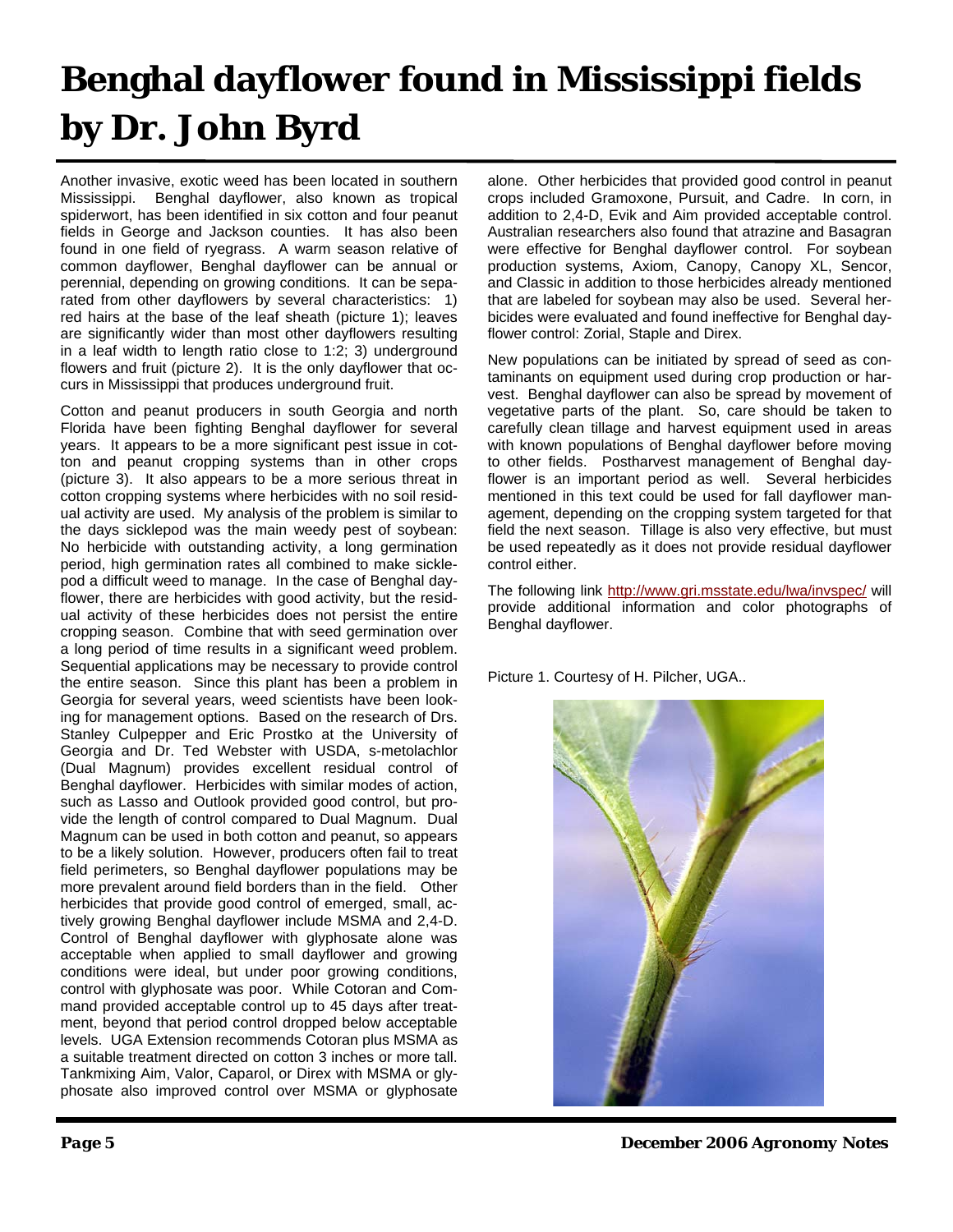# **Benghal dayflower continued….**

Picture 2. Courtesy of B. Graves, MDAC, BPI.



Picture 3. Courtesy of S. Culpepper, UGA.